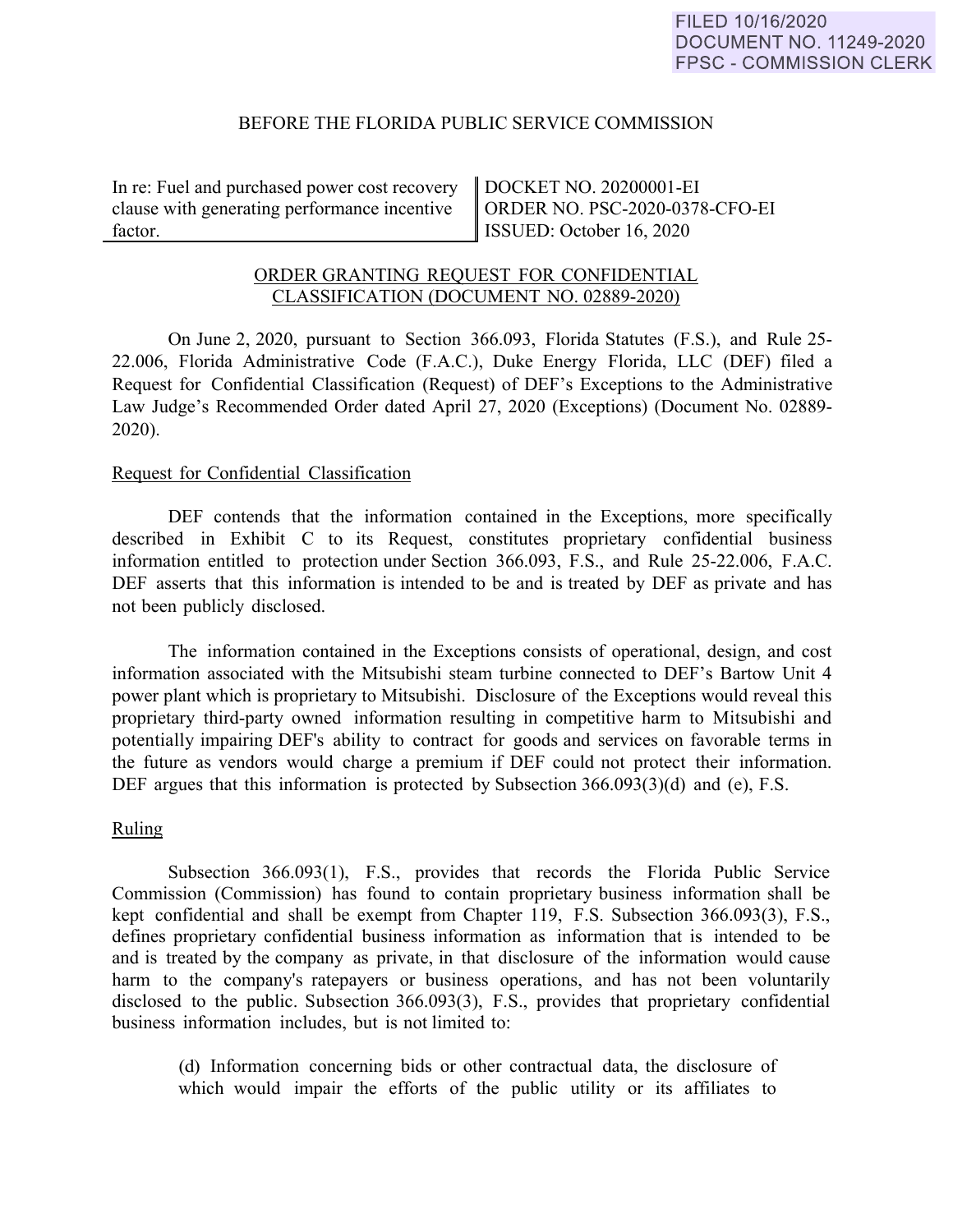contract for goods or services on favorable terms.

Information relating to competitive interests, the disclosure of which would impair the competitive business of the provider of the information.

Upon review, it appears the information and data provided in this request satisfies the criteria set forth in Subsection 366.093(3), F.S., for classification as proprietary confidential business information. The pricing terms in vendor and  $3<sup>rd</sup>$  party contracts appear to be "information concerning bids or other contractual data, the disclosure of which would impair the efforts of the public utility or its affiliates to contract for goods or services on favorable terms" and "information relating to competitive interests, the disclosure of which would impair the competitive business of the provider of the information." Thus the information identified in Document No. 02889-2020 shall be granted confidential classification.

 Pursuant to Subsection 366.093(4), F.S., the information for which confidential classification is granted herein shall remain protected from disclosure for a period of up to 18 months from the date of issuance of this Order. At the conclusion of the 18-month period, the confidential information will no longer be exempt from Subsection 119.07(1), F.S., unless DEF or another affected person shows, and the Commission finds, that the records continue to contain proprietary confidential business information.

Based on the foregoing, it is hereby

ORDERED by Commissioner Andrew Giles Fay, as Prehearing Officer, that Duke Energy Florida, LLC's Request for Confidential Classification of Document No. 02889-2020, is granted, as set forth herein. It is further

ORDERED that the information in Document No. 02889-2020, for which confidential classification has been granted, shall remain protected from disclosure for a period of up to 18 months from the date of issuance of this Order. It is further

 ORDERED that this Order shall be the only notification by the Commission to the parties of the date of declassification of the materials discussed herein.